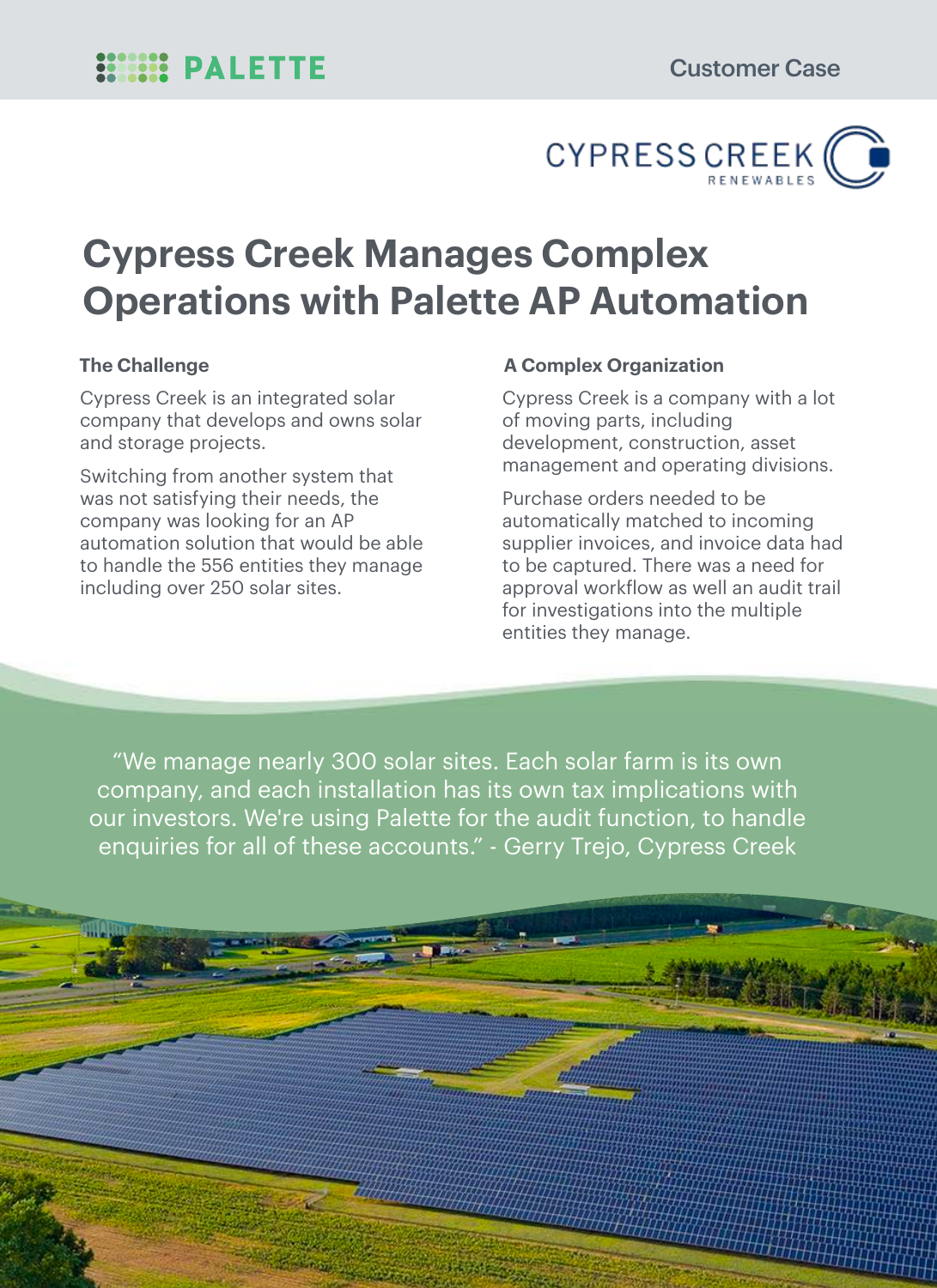## **SOCIOLES PALETTE**

#### **Automated Invoice Capture**

With the Palette solution the data from Cypress Creek's vendor invoices is captured and validated automatically with a 98% accuracy rate. The invoices go to a queue, visible in the Palette dashboard.

#### **PO Matching**

Palette's accounts payable automation solution matches vendor invoices to Cypress Creek's purchase orders. Onced matched, the invoice is automatically sent to Sage Intacct for payment. Only PO invoices with a variance are sent out in a pre-defined, digital approval workflow to approvers or supervisors.

#### **Approval Workflow**

An automated approval workflow sends non-PO invoices to project managers to approve via email, rather than having to enter the system. If an invoice goes over the tolerance level, the system automatically sends the approval to the supervisor.

#### **Archive and Audit Trail**

Most of the 250 solar sites Cypress Creek manages are their own private entity. The company was looking for a solution that could provide an audit trail and reporting for all the operations they manage.

Having a searchable invoice archive has been a big time saver. Once an invoice is paid it is transfered from Sage into the Palette archive.

#### **About Cypress Creek**

Cypress Creek is an integrated solar company that develops and owns solar and storage projects. It's the fourth largest utility-scale O&M provider in the US.

**Country:** USA **ERP:** Sage Intacct **Palette Solution: Invoice Capture,** Invoice Processing, PO Matching, Archive & Audit Trail **Number of invoices/year:** 25,000 **Users:** 200 in multiple locations

#### **Key Outcomes**

- Invoice data capture automated
- Purchase orders are matched to vendor invoices by the software
- Approvers receive exceptions in a workflow showing all the information they need for reconcilliation
- Seamless integration with Sage Intacct
- Auditing function helps manage investigations into 300 multiple entities and locations
- The Palette solution is designed to handle complex, multiple entity, multiple-location operations

*Palette AP Automation saves time, lowers costs and improves efficiency for over 2,500 clients worldwide.*

### *To learn more, visit* p*alettesoftware.com*